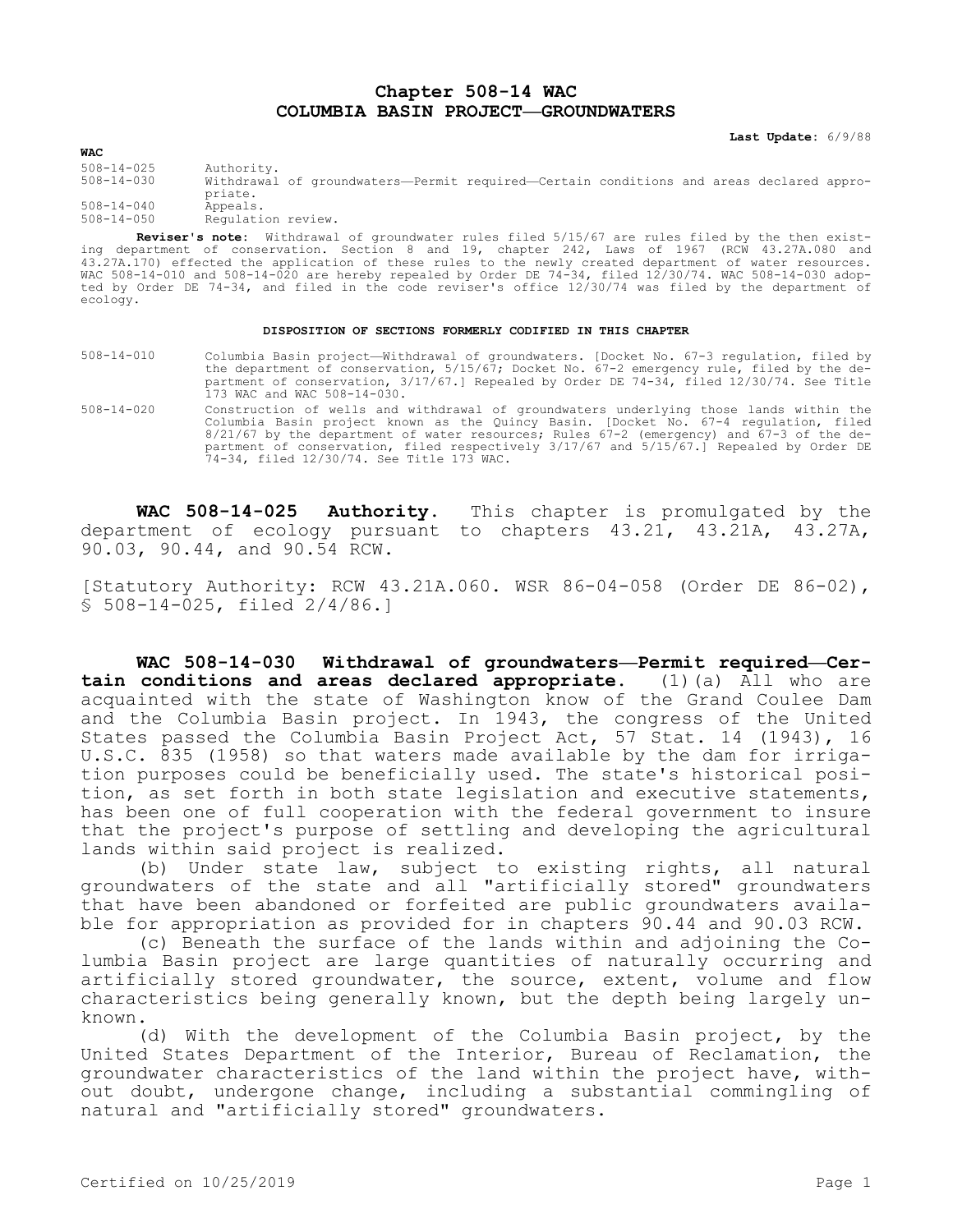(e) Within the Columbia Basin project, but outside the Quincy groundwater management subarea, established by chapter 173-124 WAC, and the Odessa groundwater management subarea established by chapter 173-128A WAC, certain persons and entities presently claim interests in portions of these commingled waters.

(f) To insure that the public interest is protected as well as the interests of those claiming interests in said groundwaters and that at the same time public waters are, when appropriate, made available for beneficial use, this office, in carrying out its duties and obligations, deems it necessary to set forth certain interim policies which shall guide the department in granting authority to make withdrawal from these commingled waters until groundwater subareas are established under the procedures set forth in RCW 90.44.130.

(2)(a) Applications filed with the department of ecology pursuant to RCW 90.44.060 requesting permission to withdraw public groundwaters within the exterior boundaries of the Columbia Basin project underlying lands within the legal description described in subsection (3) of this rule shall be received, and permits issued if it appears to the department as a tentative conclusion that public groundwaters are available; however, all such permits shall be conditioned that if it is subsequently determined by the department that public waters are not available in the amounts authorized for withdrawal by such permits, the department shall, by order of notification, withdraw or modify the authority granted therein as may be appropriate.

(b) No certificates of water right as provided for in RCW 90.44.080, relating to public groundwaters underlying lands described in the following subsection (3), shall be issued by the department until such time as a more definite determination can be reached as to the availability of public waters.

(3) Beginning at the northwest corner of Sec. 14, T. 17 N., R. 23 E.W.M.; thence south about 3 miles to the northwest corner of Sec. 35, said township and range; thence east about 1 mile to the northeast corner of said Sec. 35; thence south about 1 mile to the southeast corner of said Sec. 35; thence west about 1 mile to the southwest corner of said Sec. 35; thence south about 4 miles to the southwest corner of Sec. 23, T. 16 N., R. 23 E.W.M.; thence east about 1 mile to the southeast corner of said Sec. 23; thence south 25° west about 2.5 miles to the point of intersection of the westerly right of way for State Highway No. 243 and the south bank of Lower Crab Creek, said point being situated approximately 3700 feet south and 400 feet west from the NE corner of Sec. 3, T. 15 N., R. 23 E.W.M., thence southerly along western highway right of way boundary about 7.5 miles to the NW corner of Sec. 14, T. 14 N., R. 23 E.W.M., thence east about 0.5 mile to the N 1/4 corner of Sec. 14, thence south about 1.0 mile to the S 1/4 corner of Sec. 14, thence east 0.5 mile to SE corner of Sec. 14, thence south about 1.0 mile to SE corner of Sec. 23, thence west about 0.5 mile to the westerly right of way boundary of State Highway No. 243, thence southeasterly about 1.0 mile along westerly right of way to the SW corner of Sec. 25, T. 14 N., R. 23 E.W.M., thence east about 2 miles to the SE corner of Sec. 30, T. 14 N., R. 24 E.W.M., thence south about 1 mile to the SW corner of Sec. 32, thence east to SE corner of Sec. 32, thence south about 0.5 mile to the W 1/4 corner of Sec. 4, T. 13 N., R. 24 E.W.M., thence east about 1.5 miles to the center of Sec. 3, thence south about 1.25 miles to the boundary line between Grant and Benton counties, in the Columbia River; thence downstream, southerly and easterly, along said boundary line and the boundary line between Grant and Benton counties, about 16.5 miles, to in-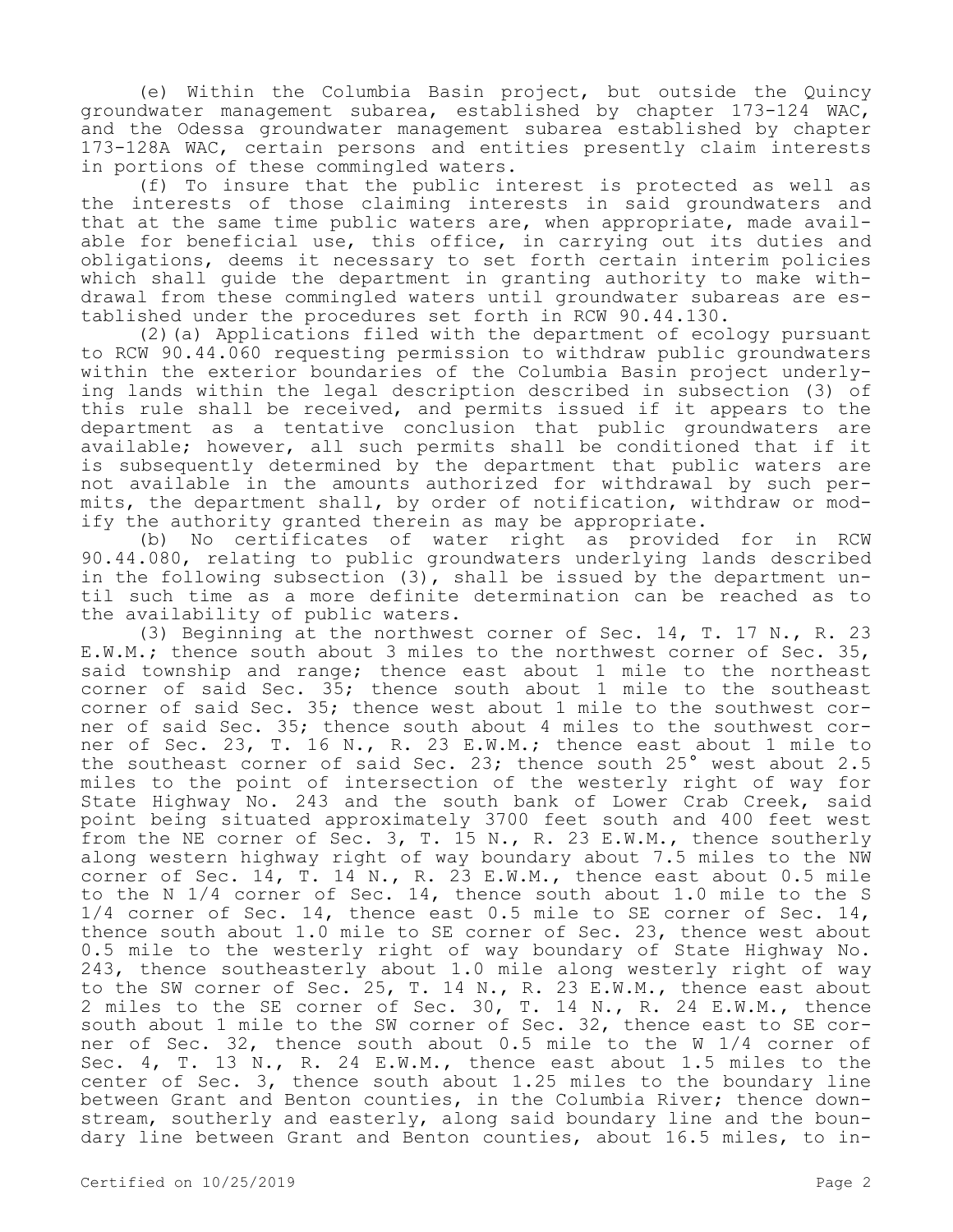tersection of said county boundary line with the south line of Sec. 1, T. 14 N., R. 26 E.W.M.; thence east about 4.1 miles to the northwest corner of Sec. 11, T. 14 N., R. 27 E.W.M.; thence south about 2 miles to the southwest corner of Sec. 14, said township and range; thence east about 2 miles to the northwest corner of Sec. 19, T. 14 N., R. 28 E.W.M.; thence south about 1 mile to the southwest corner of said Sec. 19; thence east about 5 miles to the northeast corner of Sec. 26, said township and range; thence south about 2 miles to the southeast corner of Sec. 35, said township and range; thence west about 1.5 miles to intersection with the north-south centerline of Sec. 34, said township and range; thence north along said centerline to intersection with the north line of said Sec. 34; thence west about 7 miles to intersection with the boundary between Franklin and Benton counties, in the Columbia River, and the north line of Sec. 33, T. 14 N., R. 27 E.W.M.; thence downstream, southerly, about 29.25 miles to intersection with the eastwest centerline of Sec. 11, T. 9 N., R. 28 E.W.M.; thence east along contiguous section eastwest centerlines about 12.75 miles to the center of Sec. 12, T. 9 N., R. 30 E.W.M.; thence south 2° west about 3.17 miles to the north bank of Lake Wallula; thence northeasterly along said bank to a point about 1.38 miles south of the northwest corner of Sec. 19, T. 9 N., R. 31 E.W.M.; thence north about 1.38 miles to said northwest corner of Sec. 19; thence easterly along the north line of said Sec. 19 and of Sec. 20 about 1.85 miles to the northeast corner of said Sec. 20; thence north about 9 miles to the southeast corner of Sec. 32, T. 11 N., R. 31 E.W.M.; thence west about 1 mile to the southwest corner of said Sec. 32; thence north about 6 miles to the southeast corner of Sec. 31, T. 12 N., R. 31 E.W.M.; thence west about 0.73 mile to the southwest corner of said Sec. 31; thence north about 6 miles to the northwest corner of Sec. 6, T. 12 N., R. 31 E.W.M.; thence north 45° east about 4 miles to the southeast corner of Sec. 10, T. 13 N., R. 31 E.W.M.; thence west about 4 miles to the southwest corner of Sec. 7, T. 13 N., R. 31 E.W.M.; thence north about 7.75 miles to the centerline of the East Low Canal; thence northerly along said canal centerline about 16.5 miles to intersection with the north line of Sec. 17, T. 17 N., R. 30 E.W.M.; thence west about 3 miles to the northwest corner of Sec. 13, T. 17 N., R. 29 E.W.M.; thence south about 1 mile to the southwest corner of said Sec. 13; thence west about 9 miles to the northwest corner of Sec. 21, T. 17 N., R. 28 E.W.M.; thence south about 1 mile to the southwest corner of said Sec. 21; thence west about 15 miles to the southwest corner of Sec. 24, T. 17 N., R. 25 E.W.M.; thence north about one mile to the northwest corner of said Sec. 24; thence west about 9 miles to the southeast corner of Sec. 17, T. 17 N., R. 24 E.W.M.; thence north about 1 mile to northeast corner of said Sec. 17; thence west about 4 miles to the northwest corner of Sec. 14, T. 17 N., R. 23 E.W.M., said point being the point of beginning.

[Statutory Authority: RCW 43.21A.060. WSR 86-04-058 (Order DE 86-02), § 508-14-030, filed 2/4/86; Order DE 74-34, § 508-14-030, filed 12/30/74.]

**WAC 508-14-040 Appeals.** All final written decisions of the department of ecology pertaining to permits, regulatory orders, and related decisions made pursuant to this chapter shall be subject to review by the pollution control hearings board in accordance with chapter 43.21B RCW.